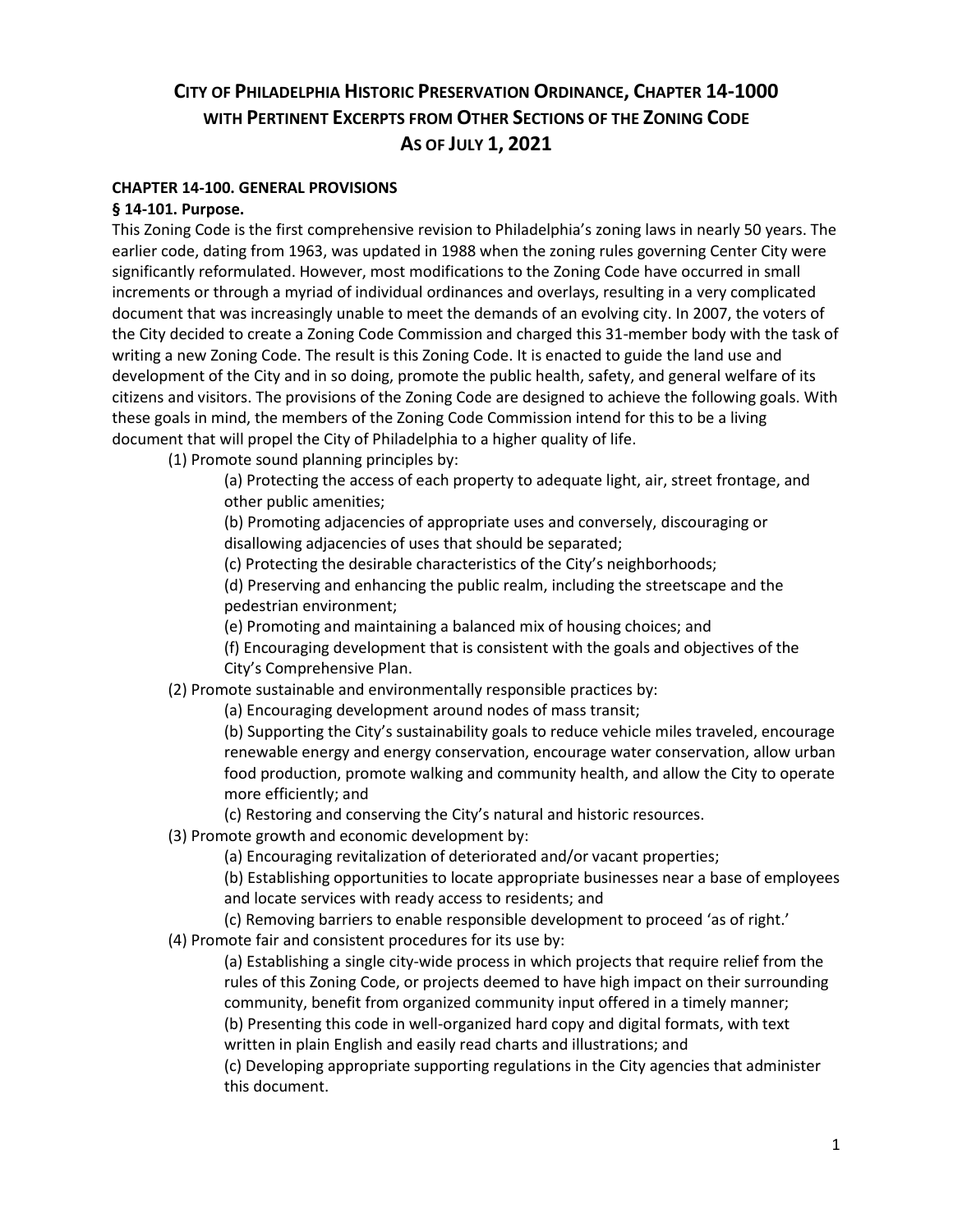### **CHAPTER 14-200. DEFINITIONS**

#### **§ 14-201. Rules of Interpretation.**

In the interpretation of this Zoning Code the rules and definitions of this § 14-201 (Rules of Interpretation) shall be observed and applied.

(1) Words used or defined in one tense or form shall include other tenses and derivative forms.

(2) Words in the singular number include the plural number, and words in the plural number include the singular number.

(3) The masculine gender shall include the feminine, and the feminine gender shall include the masculine.

(4) The words "must," "shall," and "may not" are mandatory.

(5) The words "may" and "should" are permissive.

(6) The terms "standards," "regulations," and "requirements" are used to mandate a specific course of action that the applicant must incorporate in the project application. Compliance with standards, regulations, and requirements is mandatory. Statements of standards, regulations, and requirements are indicated by use of the terms "must," "shall," or "may not" in the rule or directive.

(7) The term "guideline" is used for actions that are strongly encouraged to fulfill the intent of subject provision. Guidelines are indicated by use of the terms "may" or "should." Failure to meet a voluntary guideline cannot be used as a basis for the City's denial of a project application.

(8) The words "Philadelphia Code" mean The Philadelphia Code of the City of Philadelphia. (9) The word "person" includes individuals, firms, corporations, associations, and any other similar entities, including governmental agencies.

(10) The word "City" means the City of Philadelphia.

(11) The words "City Council" mean the City Council of Philadelphia, Pennsylvania.

(12) The word "Commonwealth" means the Commonwealth of Pennsylvania.

(13) In case of any difference of meaning or implication between the text of this Zoning Code and any caption or illustration, the text shall control.

(14) Where the meaning of a restriction in this Zoning Code is ambiguous and the intent cannot be discerned through the usual rules of statutory construction, the restriction shall be construed in favor of the landowner, provided that the resulting construction does not lead to irrationality in the Zoning Code.

### **§ 14-203. Definitions.**

For purposes of this Zoning Code, the following definitions shall apply; words, phrases, and terms not defined herein, but defined in Title 4 (The Philadelphia Building Construction and Occupancy Code), shall be construed as defined in Title 4.

(15) Alter or Alteration.

(a) As used in Chapter 14-1000 (Historic Preservation): a change in the appearance of a building, structure, site, or object which is not otherwise covered by the definition of demolition, or any other change for which a permit is required under The Philadelphia Code of General Ordinances. "Alteration" includes the reroofing, cleaning, or pointing of a building, structure, or object.

#### (43) Building.

(a) As used in Chapter 14-1000 (Historic Preservation): a structure, its site, and appurtenances created to shelter any form of human activity, including a public interior portion of a building.

(76) Construct or Construction.

(a) As used in Chapter 14-1000 (Historic Preservation): The erection of a new building, structure, or object upon an undeveloped site.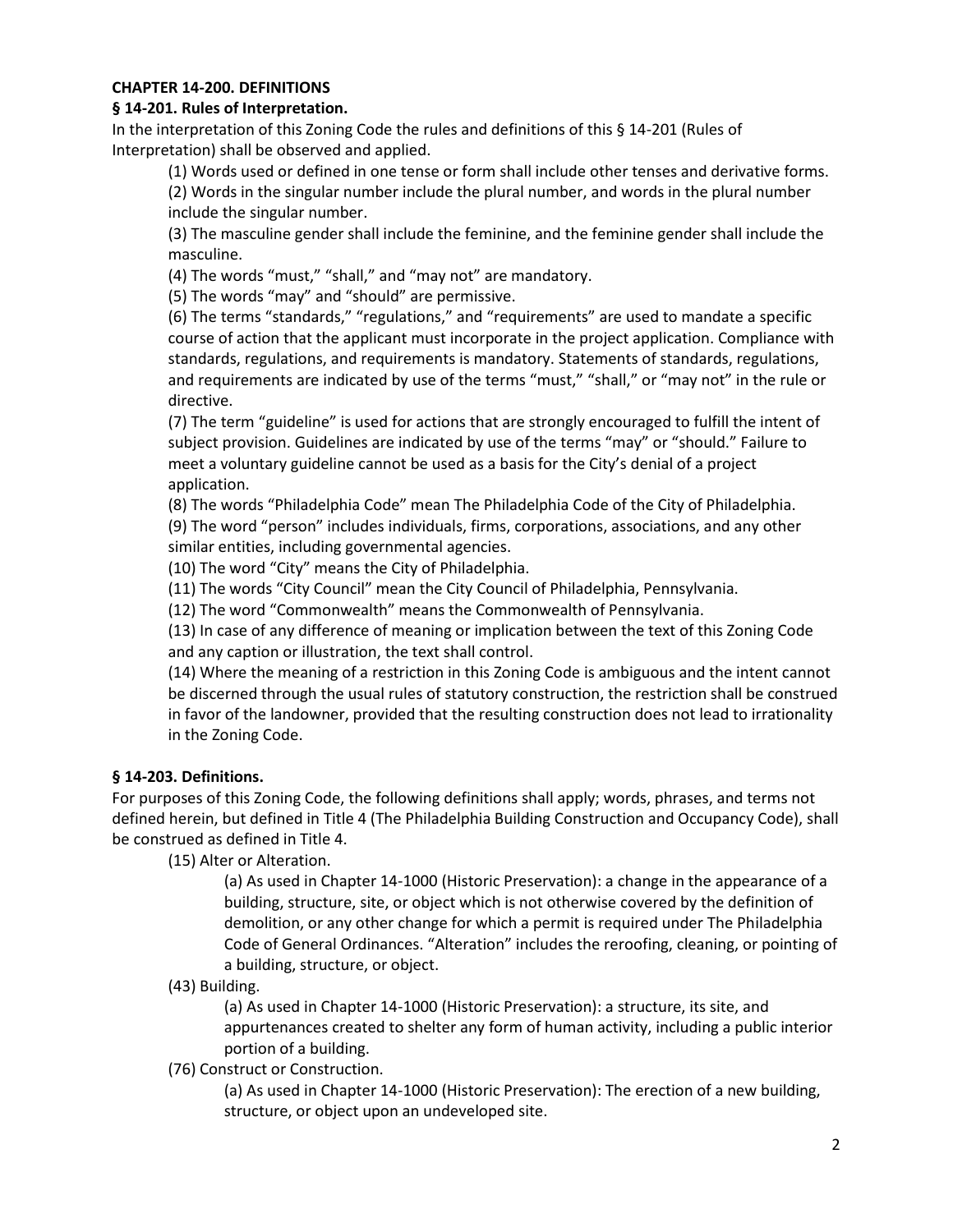(78) Contributing Building, Structure, Site, or Object.

As used in Chapter 14-1000 (Historic Preservation): A building, structure, site, or object within a historic district that reflects the historical or architectural character of the district, as defined in the Historical Commission's designation.

(88) Demolition or Demolish.

The razing or destruction, whether entirely or in significant part, of a building, structure, site, or object. Demolition includes the removal of a building, structure, site, or object from its site or the removal or destruction of the façade or surface.

(92) Design.

As used in Chapter 14-1000 (Historic Preservation) and § 14-504(5) (Queen Village): Features including mass, height, appearance, volume, and the texture, color, nature, and composition of materials.

(97) District.

(a) As used in Chapter 14-1000 (Historic Preservation): A geographically definable area possessing a significant concentration, linkage, or continuity of buildings, structures, sites, or objects united by past events, plan, or physical development. A district may comprise an individual site or individual elements separated geographically but linked by association, plan, design, or history.

(146) Historical Commission.

The Philadelphia Historical Commission.

(147) Historic Building.

A building or complex of buildings and site, or the public interior portion of a building, which is designated pursuant to § 14-1004 (Designation of a Historic Structure or District) or listed by the Historical Commission under § 14-2007 of the prior zoning ordinance or the prior historic buildings ordinance approved December 7, 1955.

(148) Historic District, Object, Site, or Structure.

A district, object, site, or structure, or a public interior portion of a structure, that is designated by the Historical Commission pursuant to § 14-1004 (Designation of a Historic Structure or District) or designated under § 14-2007 of the prior zoning code.

(195) Object.

As used in Chapter 14-1000 (Historic Preservation): A material thing of functional, aesthetic, cultural, historic, or scientific value that may be, by nature or design, movable yet related to a specific setting or environment.

(252) Public Interior Portion.

As used in Chapter 14-1000 (Historic Preservation): An interior portion of a building or structure that is, or was designed to be, customarily open or accessible to the public, including by invitation. A public interior portion does not include an interior portion of a building or structure that was designed to be customarily open or accessible to the public, which interior portion has been significantly altered physically such that a substantial portion of the features reflecting design for public use no longer remain. Terminating use of an interior portion of a building or structure by the public shall not in and of itself constitute conversion of the design of such interior portion. A public interior portion does not include the interior portions of a building which was designed to be and still is used exclusively as one or more private residences.

(298) Site.

As used in Chapter 14-1000 (Historic Preservation): The location of a significant event, a prehistoric or historic occupation or activity, or a building or structure, whether standing, ruined, or vanished, where the location itself maintains historical, cultural, or archaeological value regardless of the value of any existing structure.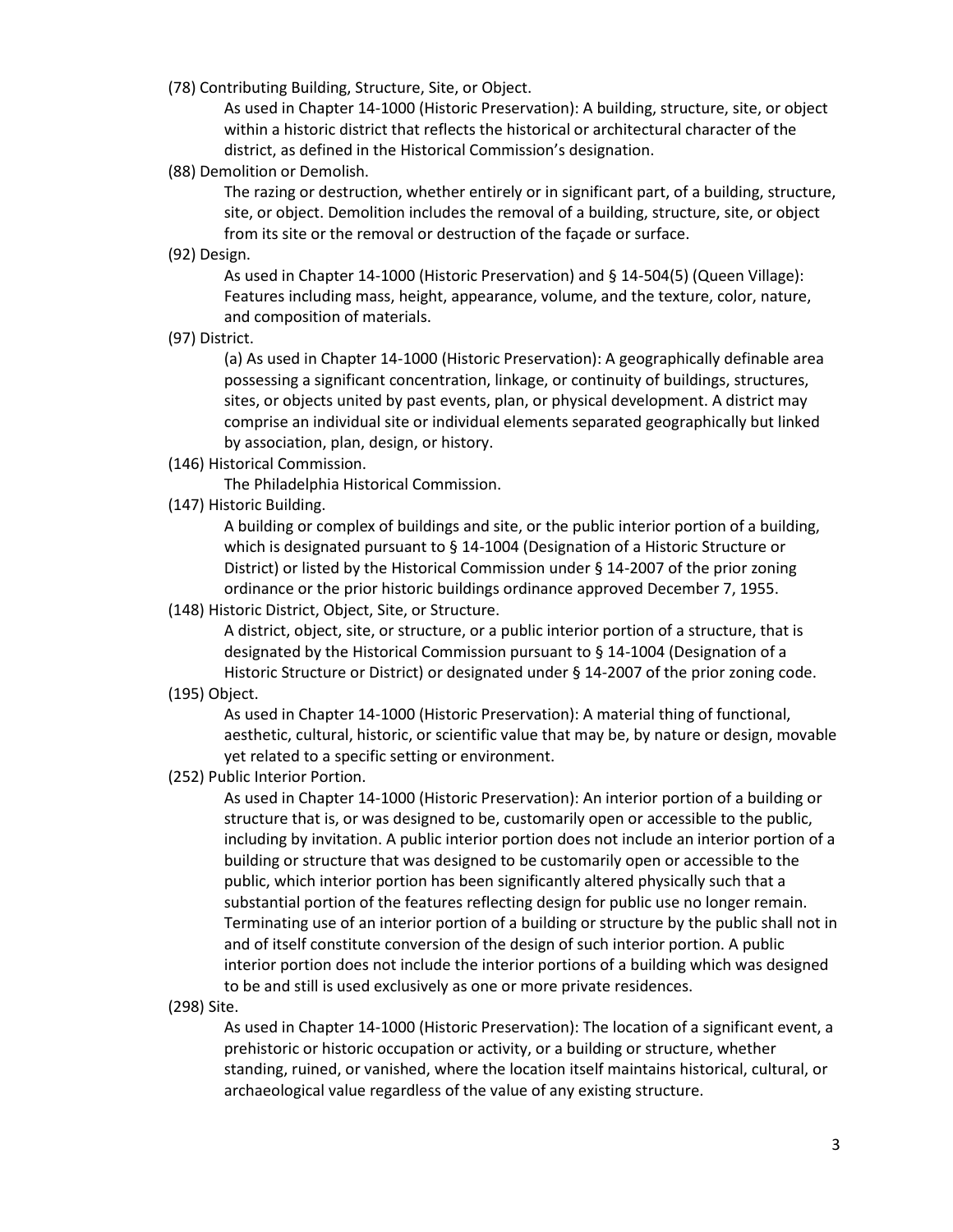### (323) Structure.

(a) As used in Chapter 14-1000 (Historic Preservation): A work made up of interdependent and interrelated parts in a definite pattern of organization constructed by man and affixed to real property, including a public interior portion of a structure.

# **CHAPTER 14-300. ADMINISTRATION AND PROCEDURES**

### **§ 14-301. Reviewers and Decision Makers.**

(1) Purpose.

This section summarizes the roles and responsibilities of appointed and elected government officials and bodies primarily involved in the administration of this Zoning Code. Additional officials or agencies may be involved based on the character of the application or the size or type of development involved. No provision of this section adds to or detracts from a power, duty, or responsibility granted to any board, commission, department, committee, or agency of the City by a grant of power, duty, or responsibility in another section of the Philadelphia Home Rule Charter or The Philadelphia Code. In the case of any conflict between the provisions of this § 14-301 (Reviewers and Decision Makers) and other provisions of the Philadelphia Home Rule Charter or The Philadelphia Code, including this Zoning Code, the latter shall govern. (7) Historical Commission.

The Historical Commission is the City of Philadelphia's historic preservation regulatory agency. Its creation and duties are described in Chapter 14-1000 (Historic Preservation).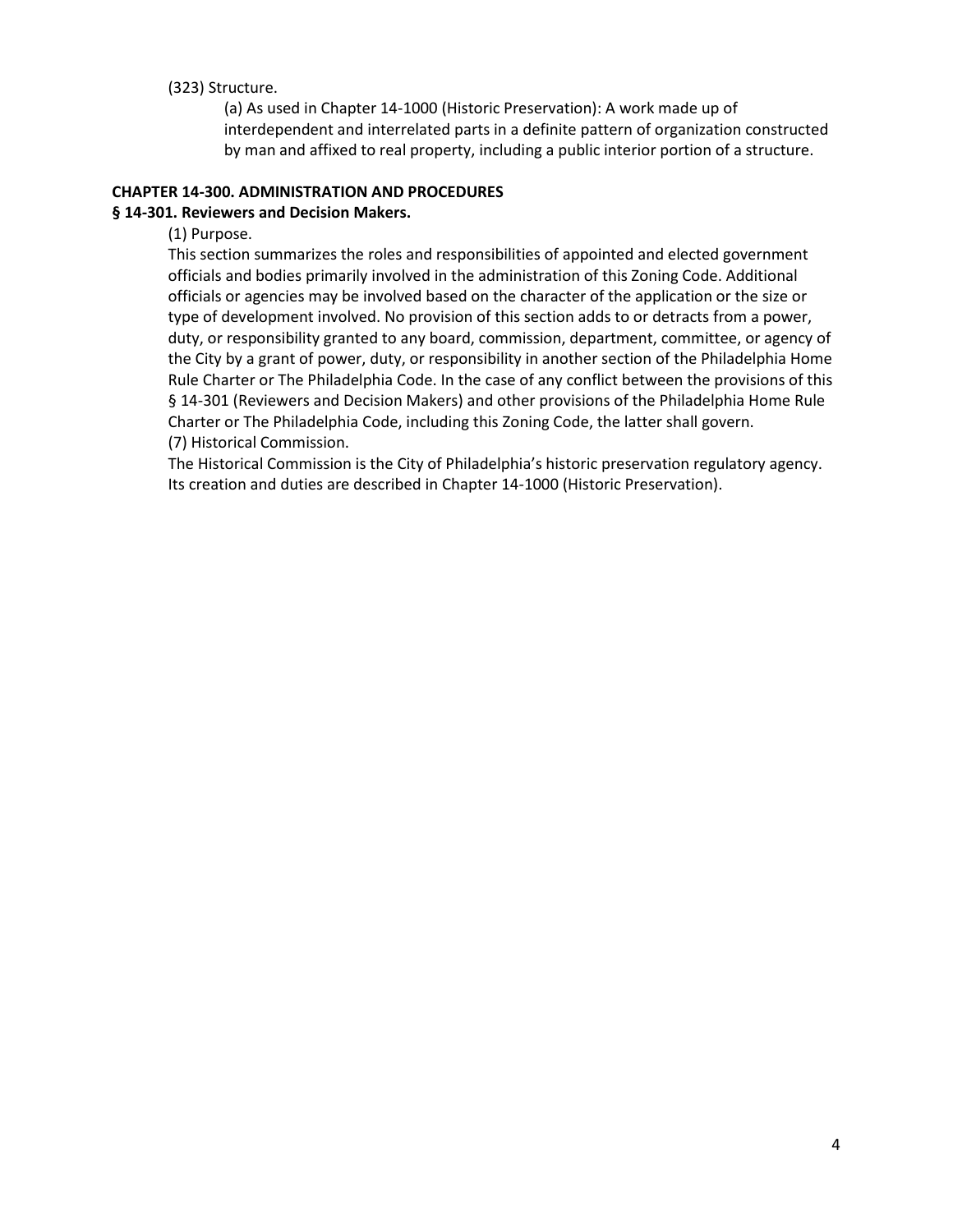### **CHAPTER 14-1000. HISTORIC PRESERVATION**

### **§ 14-1001. Public Policy and Purposes.**

It is hereby declared as a matter of public policy that the preservation and protection of buildings, structures, sites, objects, and districts of historic, architectural, cultural, archaeological, educational, and aesthetic merit are public necessities and are in the interests of the health, prosperity, and welfare of the people of Philadelphia. The purposes of this Chapter 14-1000 are to:

(1) Preserve buildings, structures, sites, and objects that are important to the education, culture, traditions, and economic values of the City;

(2) Establish historic districts to assure that the character of such districts is retained and enhanced;

(3) Encourage the restoration and rehabilitation of buildings, structures, sites, and objects that are designated as historic or that are located within and contribute to the character of districts designated as historic without displacing elderly, long-term, and other residents living within those districts;

(4) Afford the City, interested persons, historical societies, and organizations the opportunity to acquire or to arrange for the preservation of historic buildings, structures, sites, and objects that are designated individually or that contribute to the character of historic districts;

(5) Strengthen the economy of the City by enhancing the City's attractiveness to tourists and by stabilizing and improving property values; and

(6) Foster civic pride in the architectural, historical, cultural, and educational accomplishments of Philadelphia.

# **§ 14-1002. Definitions.**

The following words and phrases, which are of direct relevance to the administration, interpretation and enforcement of this Chapter 14-1000, have meanings ascribed to them in Chapter 14-200.

(1) Alter or Alteration.

(2) Building.

(3) Construct or Construction.

(4) Contributing Building, Structure, Site or Object.

(5) Demolition or Demolish.

(6) Design.

(7) District.

(8) Historic Building.

(9) Historic District, Object, Site or Structure.

(10) Object.

(11) Public Interior Portion.

(12) Site.

(13) Structure.

### **§ 14-1003. Historical Commission.**

(1) Appointment.

The Mayor shall appoint a Philadelphia Historical Commission consisting of

(a) the following individuals:

(.1) President of City Council or his or her designee;

(.2) the Director of Commerce;

(.3) Commissioner of Public Property;

(.4) the Commissioner of Licenses and Inspections;

(.5) the Chairman of the City Planning Commission or his or her designee;

(.6) the Director of Housing or his or her designee; and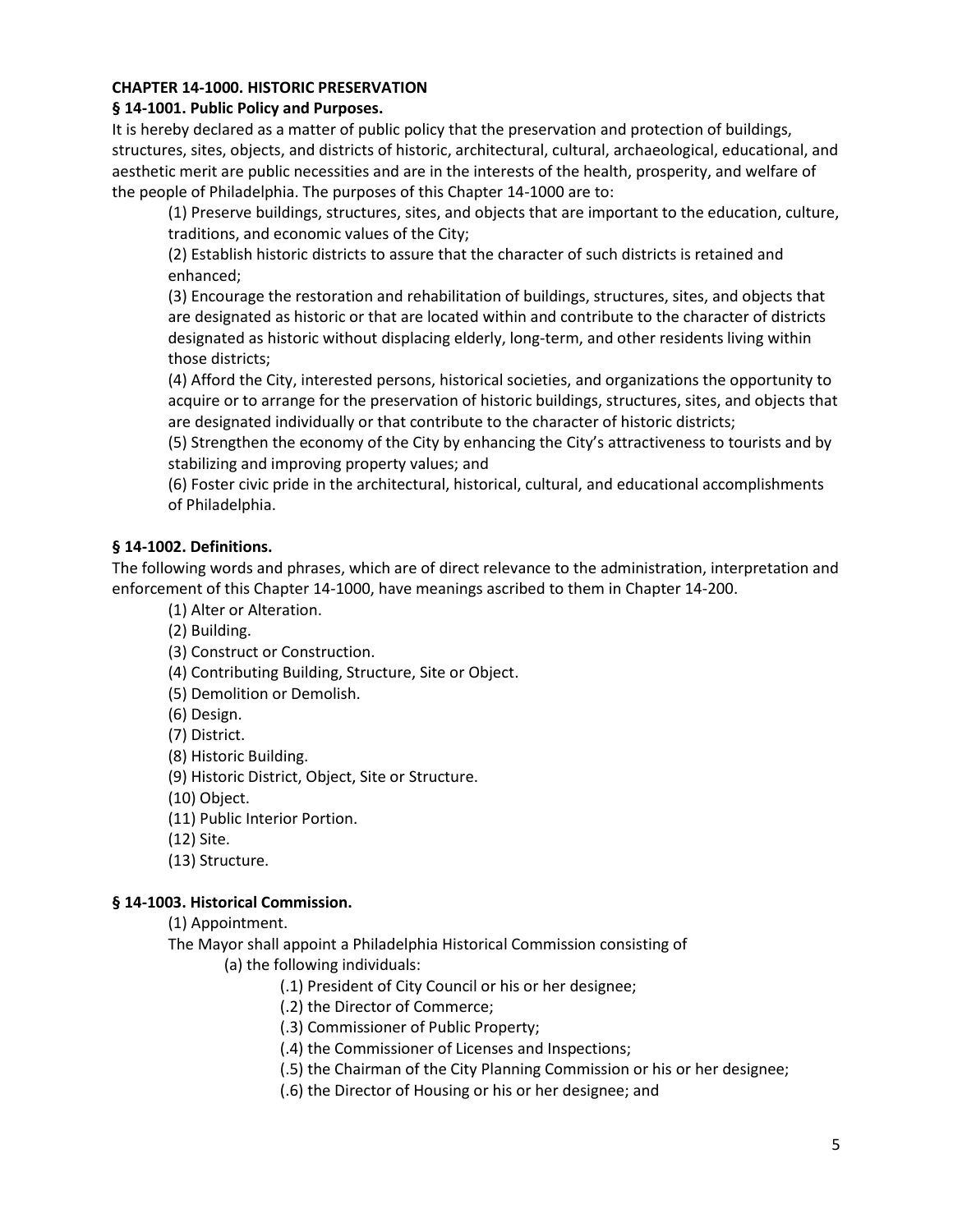(b) eight other persons learned in the historic traditions of the City and interested in the preservation of the historic character of the City. At least one of the appointees shall be:

(.1) an architect experienced in the field of historic preservation;

(.2) an historian;

(.3) an architectural historian;

(.4) a real estate developer;

(.5) a representative of a Community Development Corporation; and

(.6) a representative of a community organization.

(2) Powers and Duties.

The powers and duties of the Philadelphia Historical Commission shall be as follows:

(a) Designate as historic those buildings, structures, sites, and objects that the Historical Commission determines are significant to the City, pursuant to the criteria of § 14- 1004(1);

(b) Designate as historic those public interior portions of buildings that the Historical Commission determines are significant to the City, pursuant to the criteria of § 14- 1004(1);

(c) Delineate the boundaries of and designate as historic those districts that the Historical Commission determines are significant to the City, pursuant to the criteria of § 14-1004(1);

(d) Prepare and maintain or cause to be prepared and maintained a comprehensive inventory of historic buildings, structures, sites, objects, and districts;

(e) Review and act upon all applications for building permits to alter or demolish historic buildings, structures, sites, or objects, or to alter or demolish buildings, structures, sites, or objects located within historic districts, pursuant to § 14-1005;

(f) Review and comment upon all applications for building permits to construct

buildings, structures, or objects within historic districts, pursuant to § 14-1005; (g) Make recommendations to the Mayor and City Council concerning the use of grants,

gifts, and budgetary appropriations to promote the preservation of buildings, structures, site, objects, or districts of historic importance to the City;

(h) Make recommendations to the Mayor and City Council that the City purchase any building, structure, site, or object of historic significance where private preservation is not feasible, or that the City acquire facade easements, development rights, or any other property interest that would promote historic preservation;

(i) Increase public awareness of the value of architectural, cultural, and historic preservation;

(j) Adopt rules of procedure and regulations and establishing any committees deemed necessary for the conduct of its business; and

(k) Keep minutes and records of all proceedings, including records of public meetings during which proposed historic designations are considered.

# **§ 14-1004. Designation.**

(1) Criteria for Designation.

A building, complex of buildings, structure, site, object, or district may be designated for preservation if it:

(a) Has significant character, interest, or value as part of the development, heritage, or cultural characteristics of the City, Commonwealth, or nation or is associated with the life of a person significant in the past;

(b) Is associated with an event of importance to the history of the City, Commonwealth or Nation;

(c) Reflects the environment in an era characterized by a distinctive architectural style;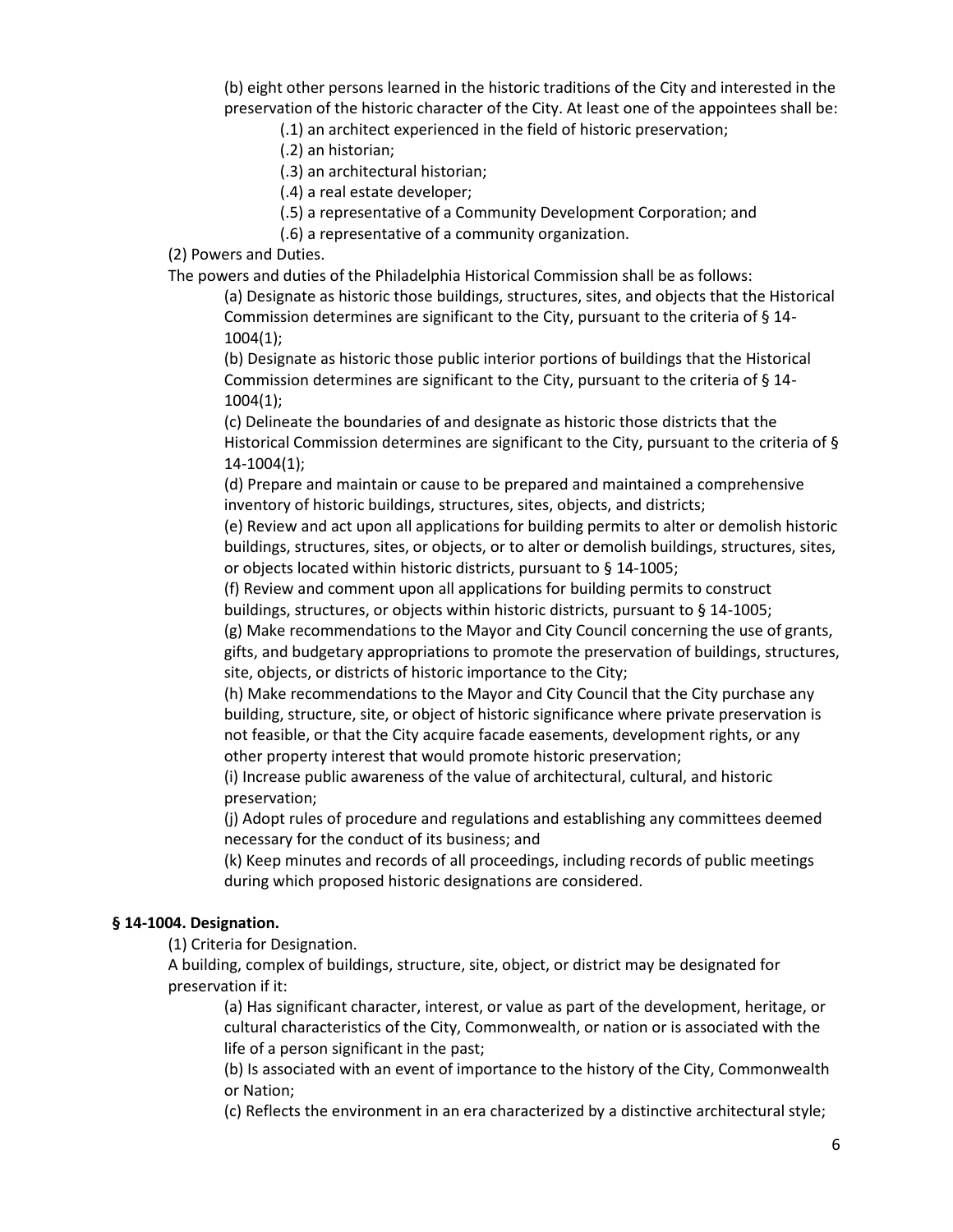(d) Embodies distinguishing characteristics of an architectural style or engineering specimen;

(e) Is the work of a designer, architect, landscape architect or designer, or professional engineer whose work has significantly influenced the historical, architectural, economic, social, or cultural development of the City, Commonwealth, or nation;

(f) Contains elements of design, detail, materials, or craftsmanship that represent a significant innovation;

(g) Is part of or related to a square, park, or other distinctive area that should be preserved according to a historic, cultural, or architectural motif;

(h) Owing to its unique location or singular physical characteristic, represents an established and familiar visual feature of the neighborhood, community, or City;

(i) Has yielded, or may be likely to yield, information important in pre-history or history; or

(j) Exemplifies the cultural, political, economic, social, or historical heritage of the community.

(2) Notice.

(a) At least 30 days before holding a public meeting to consider the proposed designation of a building, structure, site, or object as historic, the Historical Commission shall send notice to the owner of the property proposed for designation. Such notice shall indicate the date, time, and place of the public meeting at which the Historical Commission will consider the proposed designation. Notice shall be sent to the registered owner's last known address as the same appears in the real estate tax records of the Department of Revenue and sent to "Owner" at the street address of the property in question.

(b) At least 60 days before holding a public meeting to consider the proposed designation of a district as historic, the Historical Commission shall send written notice of the proposed designation to the owners of each building, structure, site or object within the proposed district. The notice shall indicate the date, time, and place of the public meeting at which the Historical Commission will consider the proposed designation. Notice shall be sent to the registered owner's last known address as it appears in the real estate tax records of the Department of Revenue and sent to "Owner" at the street address of the property in question. The Historical Commission shall publish notice of the proposed designation of a district as historic in a newspaper having general circulation within the City at least 60 days before the Historical Commission holds a public meeting to consider the proposed designation. The Historical Commission shall post notice of the proposed designation at locations within the proposed district at least 60 days before the public meeting to consider the proposed designation.

(c) The Historical Commission shall send written notice of the designation as historic of a building, structure, site, object, or district to the owners of each separately designated building, structure, site, or object and to the owners of each building, structure, site, or object within a district designated historic, which shall include reason for the designation. Notice shall be sent to the registered owner's last known address as the same appears in the real estate tax records of the Department of Revenue and sent to the "Owner" at the street and address of the property in question. The Historical Commission shall send written notice of historic designation to any person appearing at the public hearing who requests notification.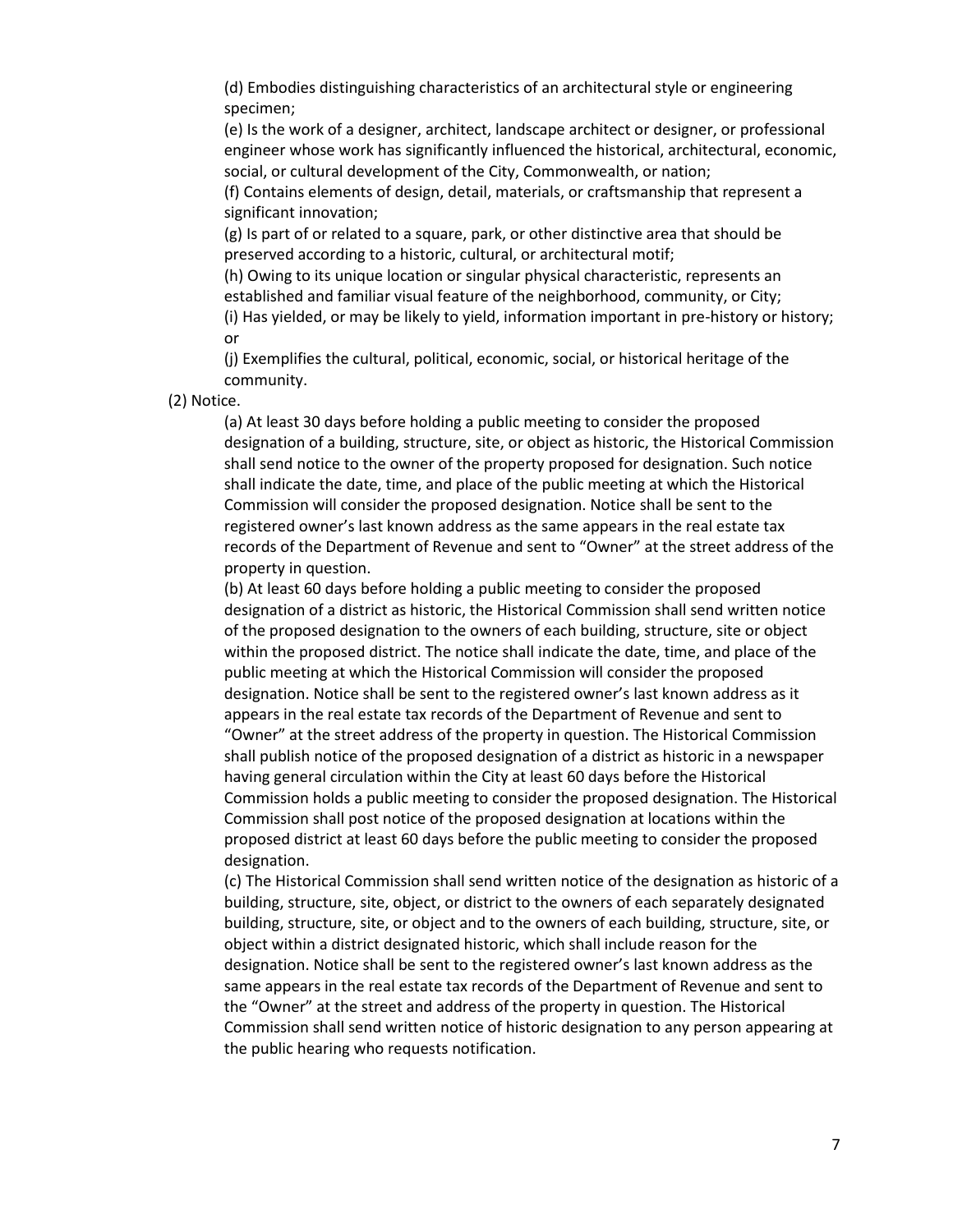(3) Meetings.

Any interested party may present testimony or documentary evidence regarding the proposed designation of a building, structure, site, object, or district at the public meeting of the Historical Commission.

(4) Planning Commission Comment.

During the 60 days prior to a Historical Commission hearing on designation of a particular historic district, the Planning Commission shall review and comment on creation of the district and transmit its comments to the Historical Commission to assist the Historical Commission in making its determination.

(5) Amendment or Rescission of Designation.

Any designation of a building, structure, site, object, or district as historic may be amended or rescinded in the same manner as is specified for designation.

(6) Register of Historic Buildings, Structures, Sites, and Objects.

The Historical Commission shall compile a register of buildings, structures, sites, objects, and districts designated as historic by the Historical Commission that shall make the register available in electronic form to the public for inspection during normal business hours. (7) Designation of Public Interior Portions of Buildings.

(a) No public interior portion of a building or structure shall be considered designated for preservation pursuant to this Chapter 14-1000 or § 14-2007 of the prior zoning ordinance unless it has been specifically designated after December 28, 2009. (b) A public interior portion, or any part of a public interior portion, of a building or structure may be designated for preservation regardless whether the remainder of the building, structure, site or appurtenances with which it is associated has been so designated.

(c) The designation of a building, structure, or district shall not constitute designation of any public interior portion of such building, structure or a building or structure in such district, unless the public interior portion is specifically identified in such designation.

# **§ 14-1005. Regulation.**

(1) Building Permit Required.

Unless a building permit is first obtained from L&I, no person shall alter or demolish a historic building, structure, site, or object, or alter, demolish, or construct any building, structure, site, or object within a historic district, nor alter or demolish a historic public interior portion of a building or structure, nor perform work on a building or structure that requires a building permit if such building or structure contains a historic public interior portion.

(2) Building Permit Application Referral.

Before L&I may issue such a building permit, L&I shall forward the building permit application to the Historical Commission for its review.

### (3) Demolition Notice.

When a person applies for a building permit involving demolition, L&I shall post, within seven days, notice indicating that the owner has applied for a building permit to demolish the property; that the property is historic or is located within a historic district; that the application has been forwarded to the Historical Commission for review. The notice shall be posted on each street frontage of the premises with which the notice is concerned and shall be clearly visible to the public. Posting of a notice shall not be required in the event of an emergency that requires immediate action to protect the health or safety of the public. No person shall remove the notice unless the building permit is denied or the owner notifies L&I that he or she will not demolish the property.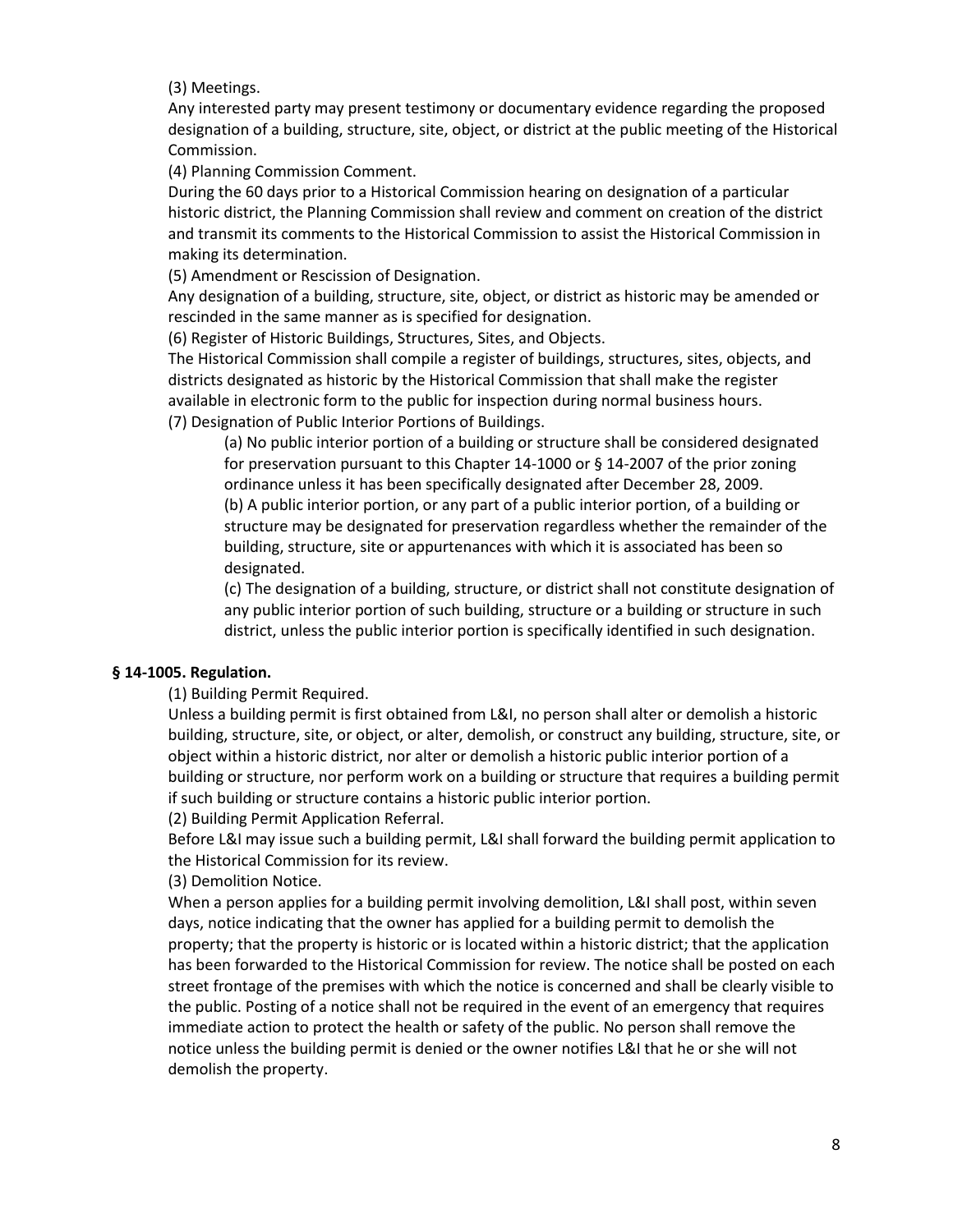(4) Comment Review.

The Historical Commission's scope of review of applications for building permits for construction, as defined herein, shall be limited to a 45-day period of comment. (5) Submission Requirements.

(a) At the time that a building permit application is filed with L&I for alteration, demolition or construction subject to the Historical Commission's review, the applicant shall submit to the Historical Commission the plans and specifications of the proposed work, including the plans and specifications for any construction proposed after demolition and such other information as the Historical Commission may reasonably require to exercise its duties and responsibilities under this Chapter 14-1000. (b) In any instance where there is a claim that a building, structure, site, or object cannot be used for any purpose for which it is or may be reasonably adapted, or where a building permit application for alteration, or demolition is based, in whole or in part, on financial hardship, the owner shall submit, by affidavit, the following information to the Historical Commission:

(.1) Amount paid for the property, date of purchase, and party from whom purchased, including a description of the relationship, whether business or familial, if any, between the owner and the person from whom the property was purchased;

(.2) Assessed value of the land and improvements thereon according to the most recent assessment;

(.3) Financial information for the previous two years which shall include, as a minimum, annual gross income from the property, itemized operating and maintenance expenses, real estate taxes, annual debt service, annual cash flow, the amount of depreciation taken for federal income tax purposes, and other federal income tax deductions produced;

(.4) All appraisals obtained by the owner in connection with his or her purchase or financing of the property, or during his or her ownership of the property; (.5) All listings of the property for sale or rent, price asked, and offers received, if any;

(.6) Any consideration by the owner as to profitable, adaptive uses for the property; and

(.7) The Historical Commission may further require the owner to conduct, at the owner's expense, evaluations or studies, as are reasonably necessary in the opinion of the Historical Commission, to determine whether the building, structure, site or object has or may have alternate uses consistent with preservation.

(6) Building Permit Application Review.

(a) Determination.

Within 60 days after receipt by the Historical Commission of a building permit application, the Historical Commission shall determine whether or not it has any objection to the proposed alteration or demolition. Before taking any action, the Historical Commission shall afford the owner an opportunity to appear before the Historical Commission to offer any evidence the owner desires to present concerning the proposed alteration or demolition.

(.1) Where the Historical Commission has no objection, L&I shall grant the building permit subject to the requirements of any applicable provisions of The Philadelphia Code and regulations and subject to any conditions of the Historical Commission pursuant to  $\S$  14-1005(6)(c).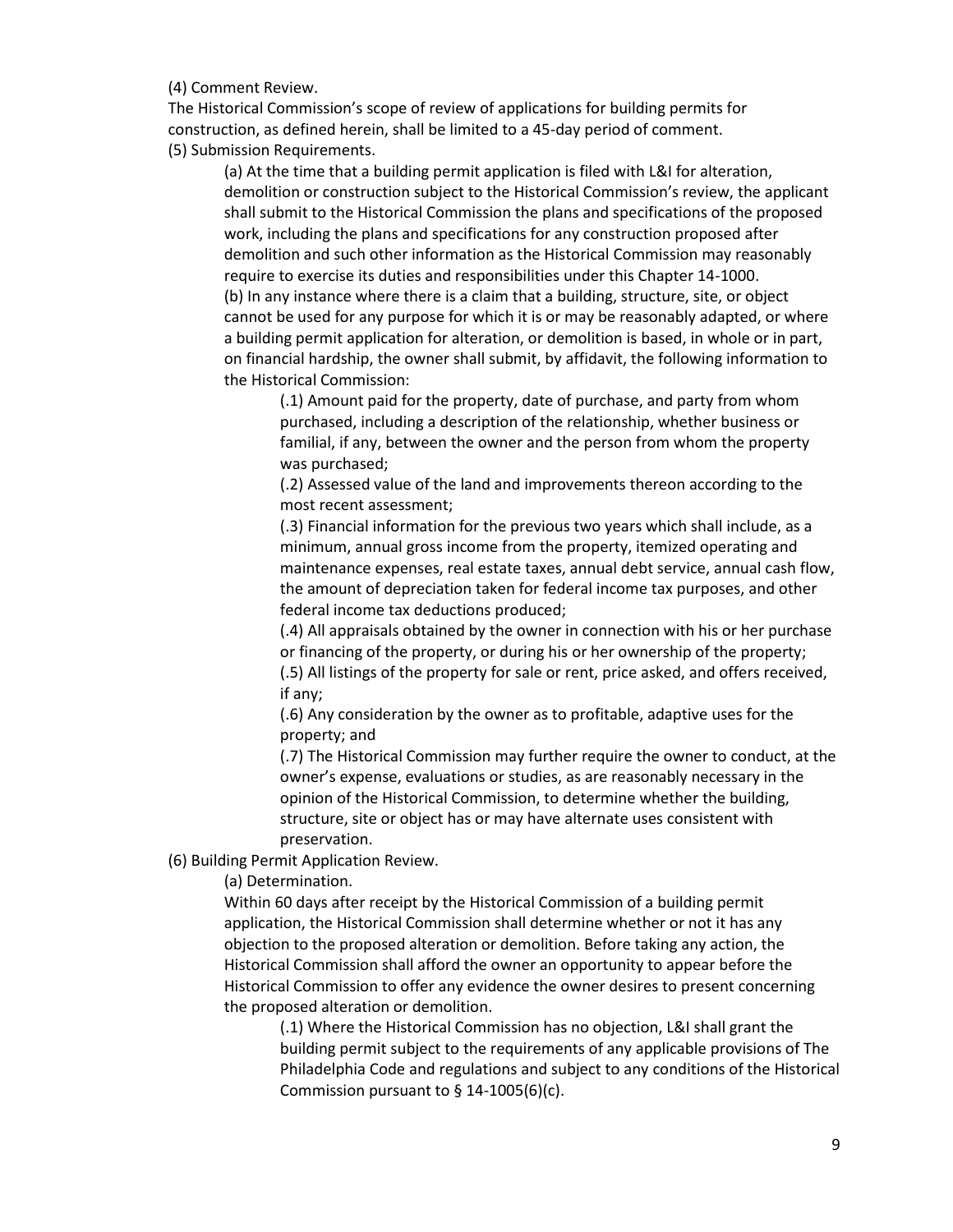(.2) Where the Historical Commission has an objection, L&I shall deny the building permit.

(.3) Where the Historical Commission has determined that the purpose of this Chapter 14-1000 may best be achieved by postponing the alteration or demolition of any building, structure, site, or object subject to its review, the Historical Commission may, by resolution, defer action on a building permit application for a designated period not to exceed six months from the date of the resolution. The Historical Commission shall inform the owner in writing of the reasons for its action. Where the Historical Commission acts to postpone the proposed alteration or demolition pursuant to § 14-1005(6)(a), L&I shall defer action on the building permit application pending a final determination by the Historical Commission approving or disapproving the application.

(b) Postponement of Determination.

During the time that action on a building permit application is deferred, the Historical Commission shall consult with the owner, civic groups, public and private agencies, and interested parties to ascertain what may be done by the City or others to preserve the building, structure, site, or object that is the subject of the building permit application. When appropriate, the Historical Commission shall make recommendations to the Mayor and City Council.

(c) Conditions on Approval.

The Historical Commission may require that a building permit for the alteration or demolition of any building, structure, site, or object subject to its review be issued subject to such conditions as may reasonably advance the purposes of this Chapter 14- 1000. L&I shall incorporate all such requirements of the Historical Commission into the building permit at the time of issuance. In cases where the Historical Commission, pursuant to § 14-1005(6)(a), agrees to the demolition of a historic building, structure, site, or object, or of a building, structure, site, or object located within a historic district that contributes, in the Historical Commission's opinion, to the character of the district, the Historical Commission may require that the historic building, structure, site, or object be recorded, at the owner's expense, according to the documentation standards of the Historic American Buildings Survey and the Historic American Engineering Record (HABS/HAER) for deposit with the Historical Commission.

(d) Restrictions on Demolition.

No building permit shall be issued for the demolition of a historic building, structure, site, or object, or of a building, structure, site, or object located within a historic district that contributes, in the Historical Commission's opinion, to the character of the district, unless the Historical Commission finds that issuance of the building permit is necessary in the public interest, or unless the Historical Commission finds that the building, structure, site, or object cannot be used for any purpose for which it is or may be reasonably adapted. In order to show that building, structure, site, or object cannot be used for any purpose for which it is or may be reasonably adapted, the owner must demonstrate that the sale of the property is impracticable, that commercial rental cannot provide a reasonable rate of return, and that other potential uses of the property are foreclosed.

(e) Review Criteria.

In making its determination as to the appropriateness of proposed alterations, demolition, or construction, the Historical Commission shall consider the following:

(.1) The purposes of this Chapter 14-1000;

(.2) The historical, architectural, or aesthetic significance of the building, structure, site, or object;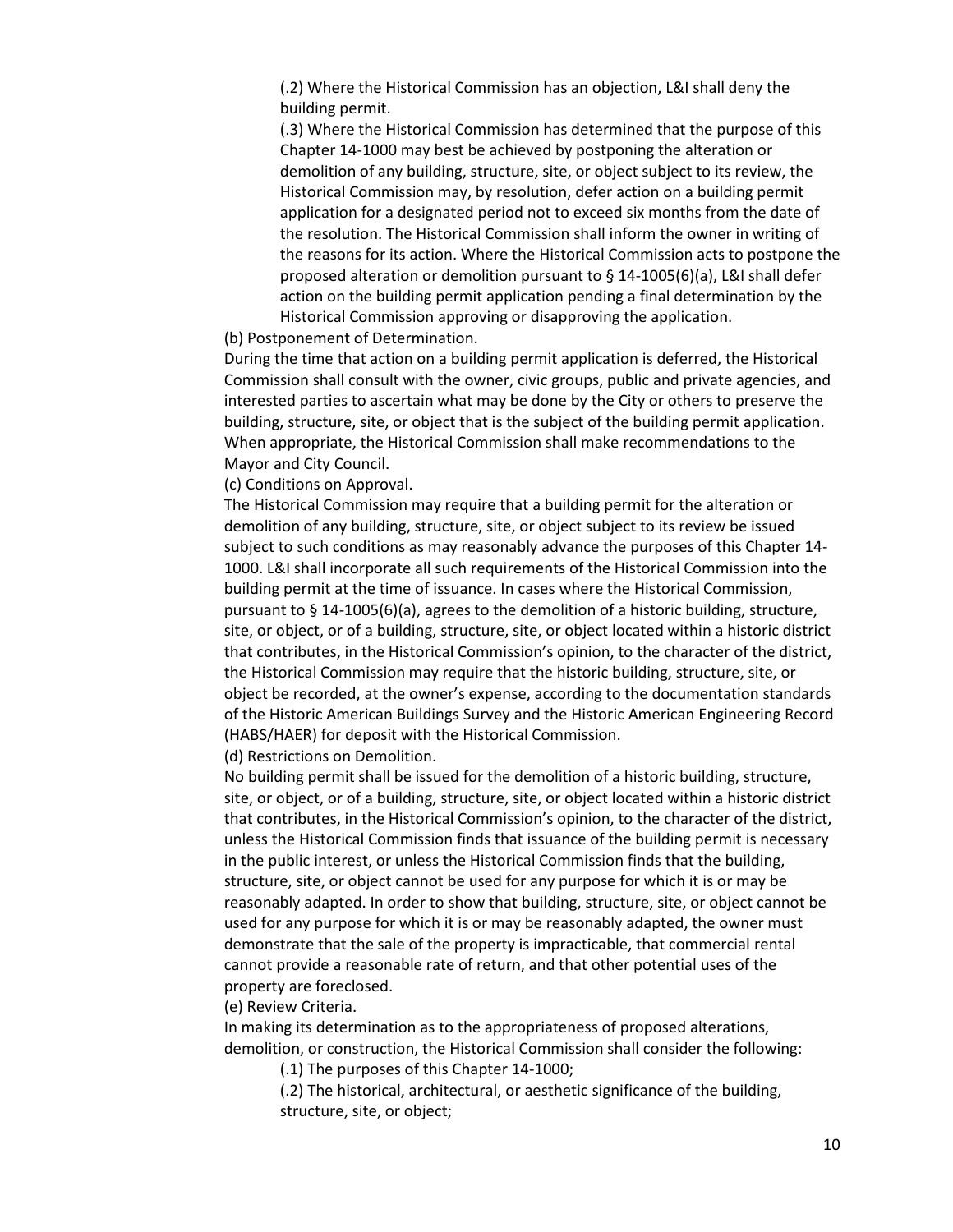(.3) The effect of the proposed work on the building, structure, site, or object and its appurtenances;

(.4) The compatibility of the proposed work with the character of the historic district or with the character of its site, including the effect of the proposed work on the neighboring structures, the surroundings, and the streetscape; and (.5) The design of the proposed work.

(.6) In addition to the above, the Historical Commission may be guided in evaluating proposals for alteration or construction by the Secretary of the Interior's "Standards for Rehabilitation and Guidelines for Rehabilitating Historic Buildings" or similar criteria.

(.7) In specific cases as will not be contrary to the public interest, where, owing to special conditions, a literal enforcement of the provisions of this Chapter 14- 1000 would result in unnecessary hardship so that the spirit of this Chapter 14- 1000 shall be observed and substantial justice done, subject to such terms and conditions as the Historical Commission may decide, the Historical Commission shall by a majority vote grant an exemption from the requirements of Chapter 14-1000.

(.8) With respect to designated public interior portions,

(.a) the Historical Commission may grant an exemption when, owing to special consideration of the mission and financial status of a nonprofit organization, the Historical Commission determines that a literal enforcement of the provisions of this chapter would not be in the public interest and the spirit of this Chapter will be substantially observed, subject to such terms and conditions as the Historical Commission may establish; and

(.b) the Historical Commission shall approve a building permit application for an alteration to a non-designated interior portion if the proposed alteration neither has an effect on the appearance of, nor compromises the structural integrity of, a historic public interior portion.

(f) Jurisdiction During Consideration of Designation.

L&I shall not issue any building permit for the demolition, alteration, or construction of any building, structure, site, or object that is being considered by the Historical Commission for designation as historic or that is located within a district being considered by the Historical Commission for designation as historic where the building permit application is filed on or after the date that notices of proposed designation have been mailed, except that L&I may issue a building permit if the Historical Commission has approved the application or has not taken final action on designation and more than 90 days have elapsed from the date the permit application was filed with the Historical Commission. Where the Historical Commission takes final action on designation within the time allotted herein, any building permit application on file with L&I shall be deemed to have been filed after the date of the Historical Commission's action for purposes of this Chapter 14-1000.

#### **§ 14-1006. Performance of Work and Maintenance.**

#### (1) Inspection.

L&I shall, upon the request of the Historical Commission, examine the buildings, structures, sites, and objects designated as historic by the Historical Commission and report to the Historical Commission on their physical condition.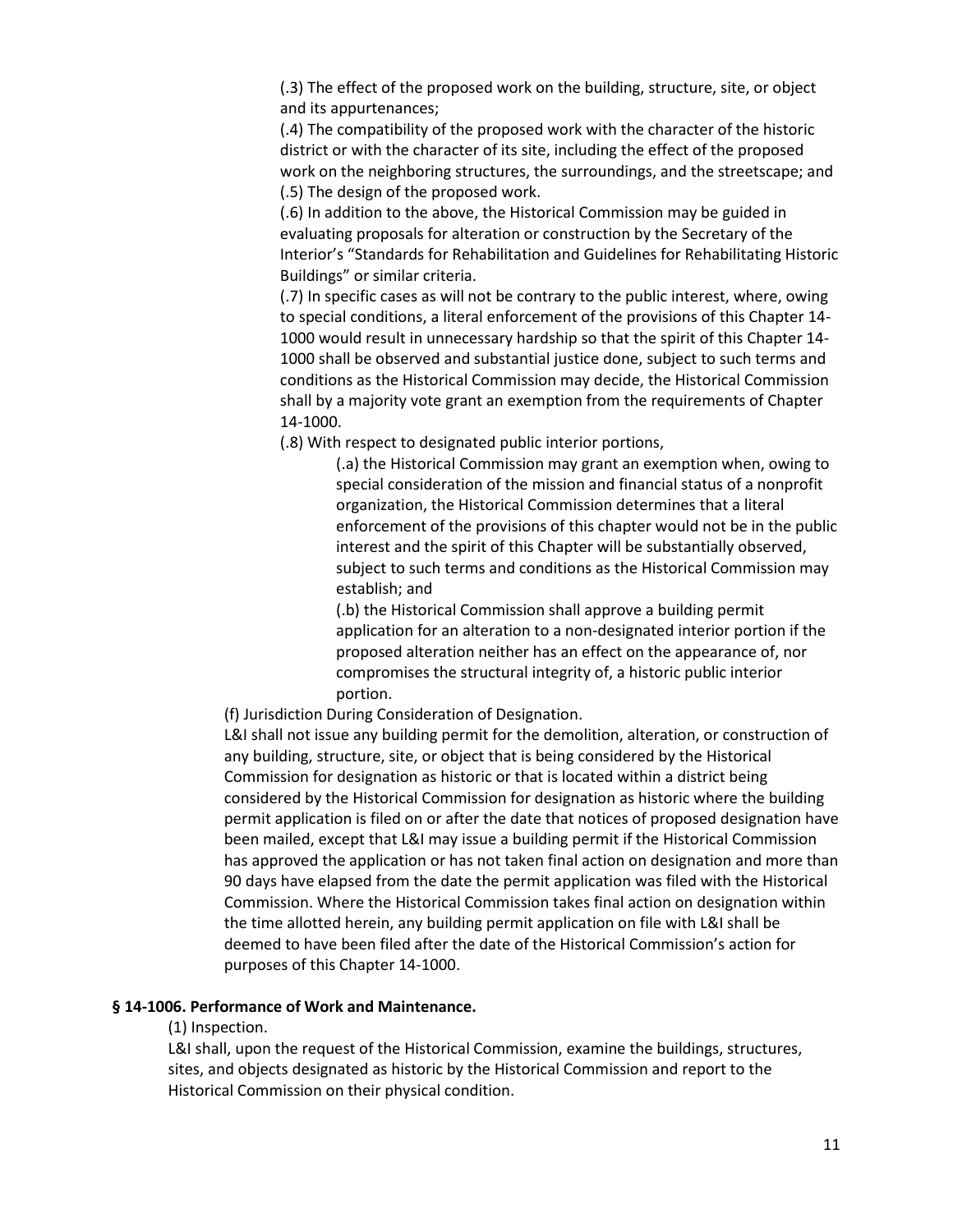(2) Conformity to Permit Requirements.

All work performed pursuant to the issuance of a building permit for the alteration or demolition of a building, structure, site, or object subject to the Historical Commission's review shall conform to the requirements of such permit. It shall be the duty of L&I to inspect from time to time any work performed pursuant to such building permit in order to ensure compliance. In the event that work is not being performed in accordance with the building permit requirements, L&I shall issue a stop work order and all work shall cease until the work is brought into conformity with the requirements of the building permit. (3) Maintenance Requirement.

The exterior of every historic building, structure, and object and of every building, structure, and object located within a historic district, and every public interior portion of a building or structure, shall be kept in good repair as shall the interior portions of such buildings, structures, and objects, neglect of which may cause or tend to cause the historic portion to deteriorate,

decay, become damaged, or otherwise fall into a state of disrepair.

(4) Ordinary Maintenance and Repair.

The provisions of this Chapter 14-1000 shall not be construed to prevent the ordinary maintenance or repair of any building, structure, site, or object where such work does not require a building permit by law and where the purpose and effect of such work is to correct any deterioration or decay of, or damage to, a building, structure, site, or object and to restore the same to its condition prior to the occurrence of such deterioration, decay, or damage.

### **§ 14-1007. Enforcement.**

(1) L&I Regulations.

L&I is authorized to promulgate regulations to perform its duties under this Chapter 14-1000. (2) Violations.

In the case of a violation of this Chapter 14-1000, L&I may issue orders directing compliance with the requirements of this Chapter. An order shall be served upon the owners or person determined by L&I to be violating the requirements of this Chapter. If the person served is not the owner of the property where the violation is deemed to exist or to have occurred, a copy of the order shall be sent to the last known address of the registered owner and a copy shall be posted on the property. Where the owner's address is unknown, a copy of the order shall be posted on the property.

(3) Penalties.

In addition to those penalties listed in the Philadelphia Administrative Code, any person who alters or demolishes a building, structure, site, or object in violation of the provisions of this Chapter 14-1000 or in violation of any conditions or requirements specified in a building permit issued by the Historical Commission shall be required to restore the building, structure, site, or object involved to its appearance prior to the violation. Such restoration shall be in addition to and not in lieu of any penalty or remedy available under this Zoning Code or any other applicable law.

### **§ 14-1008. Appeals.**

Any person aggrieved by the issuance or denial of any building permit reviewed by the Historical Commission may appeal such action to the Board of License and Inspection Review. Such appeal must be filed within 30 days of the date of receipt of notification of the Historical Commission's action. The Board of License and Inspection Review shall give written notice of any such appeal to the Historical Commission within three days of the filing of the appeal.